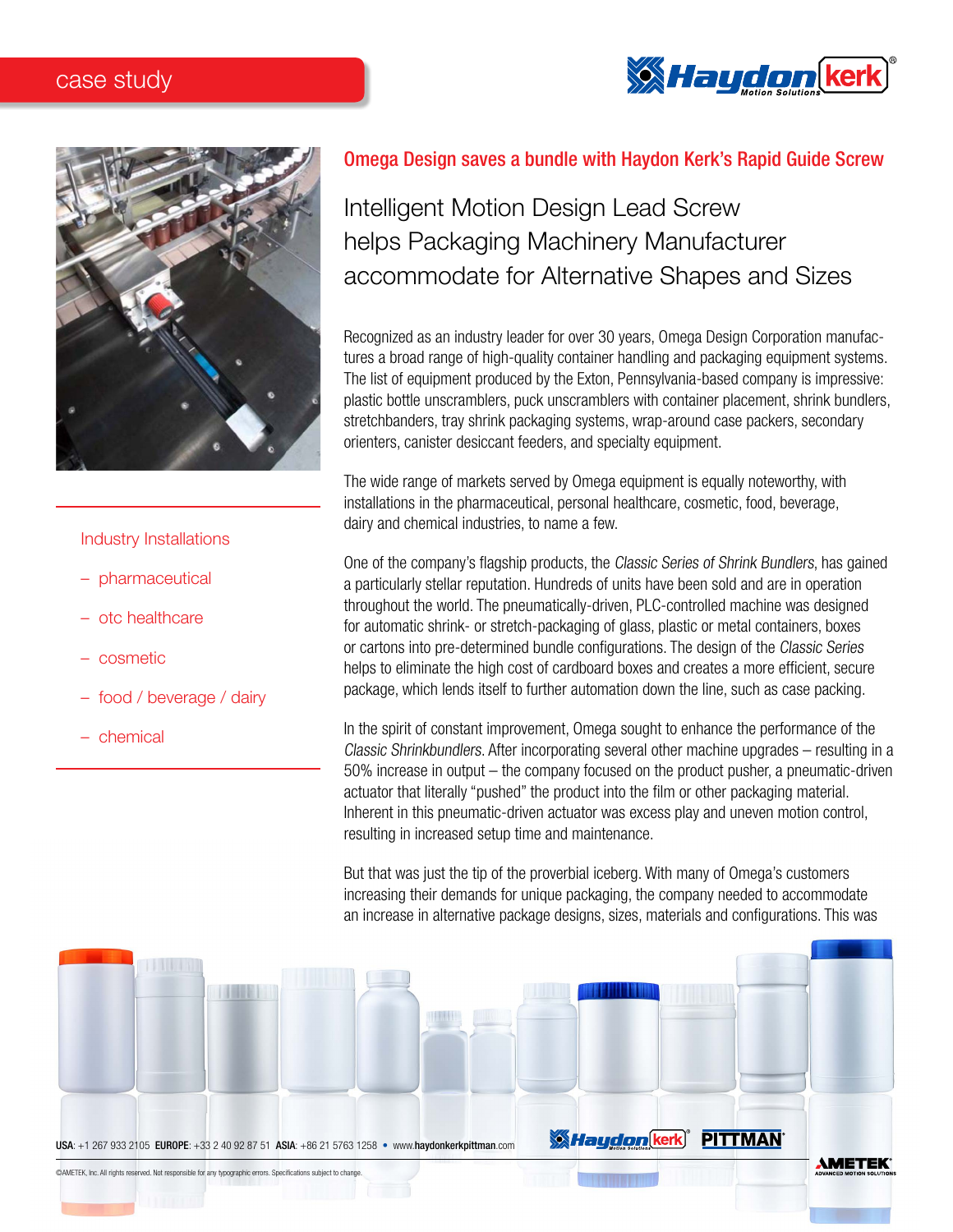

"We needed an intelligent, yet cost effective solution that could handle a variety of packages ..."

– Devendra "Win" Shendge Product Development Specialist Omega Design



proving to be a difficult proposition with Omega's current pneumatic system, because the uneven motion control produced inconsistent product flow through the pusher area, and could cause the products to become misaligned, creating a machine stoppage.

### Stoppages result in downtime, which translates to a loss of profits.

"Frequent changeovers on a packaging line often require you to stop production for re-tooling, sometimes taking up to several hours. We needed an intelligent yet cost effective solution that could handle a variety of packages," said Devendra "Win" Shendge, a Product Development Specialist with Omega Design.

Additionally, Omega needed to reduce the amount of air being used in the existing version of the machine. "The more air we can take out of this or any our machines, the better," said Shendge. "Air can be expensive, and the existing actuator system used quite a bit of it."

Omega needed an actuator that would produce higher speeds, yet would have "intelligent" motion control capabilities to accommodate a broad spectrum of product dimensions. They also needed a solution that would require little or no maintenance and one that would greatly reduce the use of costly air, as well as the occurrence of air leaks.

In a quest for a new solution, Omega engineers contacted numerous suppliers and scanned the design trade magazines before coming upon an advertisement for Haydon Kerk Motion Products, a leading manufacturer of non-ball lead screws. After discussions with applications engineers and a thorough examination of the company's offerings, Omega saw tremendous promise in the Haydon Kerk Rapid Guide Screw 10, RGS10, a screw-driven slide that offers exceptional linear speed, accurate positioning, and long life in a compact, value-priced assembly.

While the RGS is not an actuator, Omega, relying on its penchant for innovation, used the RGS10 as the centerpiece of a new assembly. Omega's product development engineers worked with Haydon Kerk to incorporate a servo motor and a few additional components, to create a revolutionary new "intelligent motion" solution that would replace the existing pneumatic system. The easy insertion of the RGS10 made the unit even more attractive. "It was a simple swap-out," said Shendge. "Haydon Kerk's RGS was retrofittable to the unit we were already using, easily meeting the machine's space constraints."

The length and speed of the Haydon Kerk RGS was not limited by critical screw speed, allowing high RPM and linear speeds, even over long spans. Standard leads include .100", .200",.500" and 1.00" travel per revolution. With Haydon Kerk's wide range of available leads, speeds over 60 inches per second (1.5 meters per second) are possible, rivaling belts and cables while offering superior positioning accuracy, repeatability and axial stiffness.

The Haydon Kerk RGS includes a precision aluminum guide and carriage and is driven by a precision rolled stainless steel lead screw. The moving surfaces include Haydon Kerkite® high performance polymers running on Haydon Kerkote™ TFE coating. It has a unique, compact profile that provides exceptional torsional stiffness and stability for its size and weight. The integral mounting base allows support over the entire length if desired.

USA: +1 267 933 2105 EUROPE: +33 2 40 92 87 51 ASIA: +86 21 5763 1258 • www.haydonkerkpittman.com